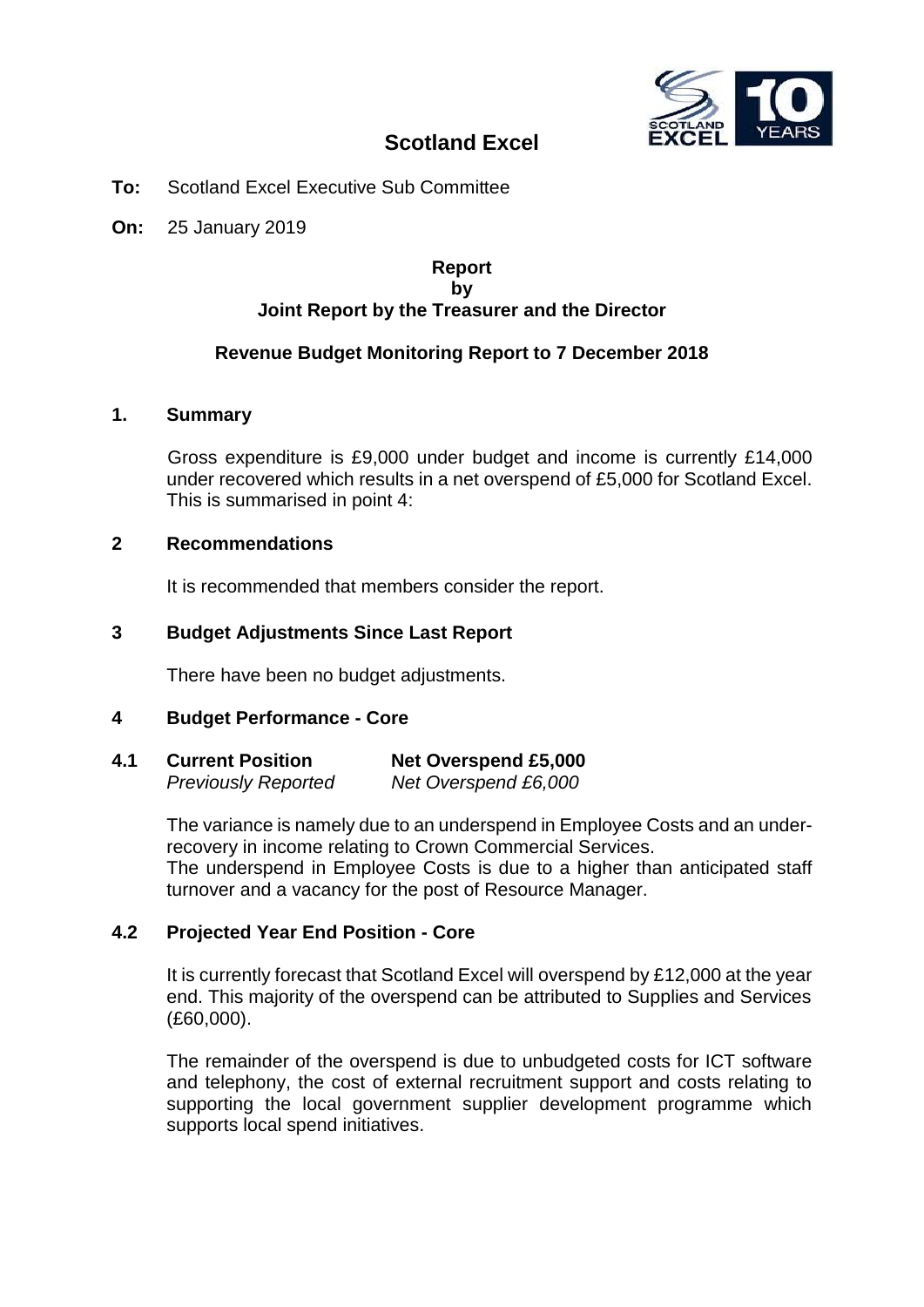The overspends detailed above are offset by an underspend in employee costs which has been the result of vacancy management.

It is forecast that income from the partnership with Crown Commercial Services will be less than anticipated. This is however still being discussed with the organisation.

Scotland Excel management will take remedial action during the remainder of the financial year to mitigate the current forecasted overspend.

### **4.3 Project Income and Expenditure**

Members have requested information in relation to the performance of projects, this was also part of an audit recommendation. Please see the table below:

| <b>Period 9 Position</b>             | <b>Forecast Year End Position</b>      |  |  |  |  |  |  |  |
|--------------------------------------|----------------------------------------|--|--|--|--|--|--|--|
| Expenditure: £852,924                | Expenditure £1,485,169                 |  |  |  |  |  |  |  |
| Income £1,189,499                    | Income £1,775,004                      |  |  |  |  |  |  |  |
| Net £336,575                         | Net £289,535                           |  |  |  |  |  |  |  |
|                                      |                                        |  |  |  |  |  |  |  |
| <b>18/19 Opening Project Reserve</b> | <b>18/19 Forecast Closing Reserves</b> |  |  |  |  |  |  |  |
| £264,489                             | £554,024                               |  |  |  |  |  |  |  |